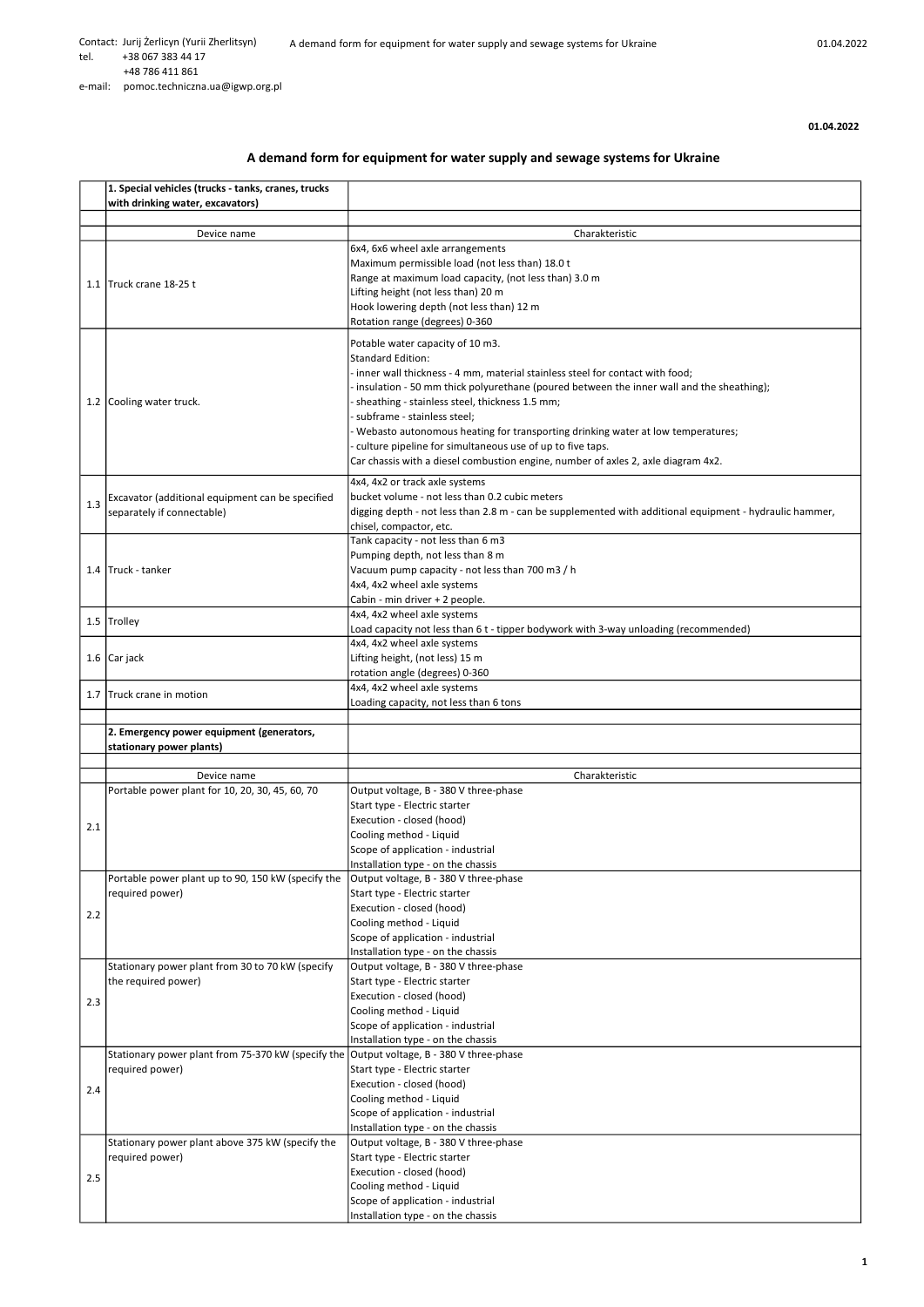Contact: Jurij Żerlicyn (Yurii Zherlitsyn)

A demand form for equipment for water supply and sewage systems for Ukraine 01.04.2022

tel. +38 067 383 44 17

2.7

3.1

3.4

 +48 786 411 861 e-mail: pomoc.techniczna.ua@igwp.org.pl 2.6 power) Combustion engine generators (petrol or diesel). Power from 10 to 70 kW Voltage 220V and 380V (specify the required Output voltage, V-universal (220/380 V) Type of starting - Electric starter Cooling-liquid method Scope of application - industrial Execution - open / closed Type of sockets not less than 2х16А (220), 1х16А (380) Type of installation On a chassis from 12 kW to 12 kW - portable Frequency converters of appropriate power (specify the required power) Rated inverter supply voltage - 3F 380 ... 480 V - 15 ... 10% Nominal supply frequency - 50 ... 60 Hz - 5 ... 5% Operation at core temperature -10… 40 ° C without deterioration of properties Номінальна частота живлення - 50 ... 60 Hz - 5 ... 5% Operation at core temperature -10… 40 ° C without deterioration of properties 3. Equipment for pumping clean water and sewage (combustion or electric pumps, submersible pumps for sewage, others) Device name Charakteristic Complex mobile pumping stations for pumping dirty water from 20 m3 / h (specify the required flow rate and pressure) On the chassis  $3.2$  Electric submersible pump for faeces (specify required flow rate and pressure) 10-200 cubic meters per hour with a pressure hose (25 m) 3.3 Pumps with a diesel engine (or electric pumps complete with a generator up to 10 kW) from 20 - 300 m3 / h complete with corrugated suction hose (10 m) and pressure hose (20 m) Autonomous pumps (pumping stations) for pumping drinking water and wastewater with an internal combustion engine (petrol or diesel)<br>3.5 Electric submersible pump for clean water Capacity from 40 to 100 m3 per hour on the chassis 8-25 m3 / h with a pressure hose (20 m) and a power cable not less than 25 m long  $3.6$  Electric submersible pump for clean water  $\frac{100 \text{ m3}}{h}$  with a hydraulic drive of high pressure from a hydraulic station with a set of double hydraulic hoses (15 m) and pressure hoses for water (20 m) 3.7 Single-phase pump unit for sewage drainage min Q = 12 m3 / h H = 16m (complete with autonomous power supply from a generator with a minimum  $\frac{1}{2}$ capacity of 7.5 kW) 4. Materials for the liquidation of emergency situations (clamps, flange adapters for connecting pipelines, shut-off valves, check valves)

|     | situations (clamps, flange adapters for connecting |                                                                                                     |  |
|-----|----------------------------------------------------|-----------------------------------------------------------------------------------------------------|--|
|     | pipelines, shut-off valves, check valves)          |                                                                                                     |  |
|     |                                                    |                                                                                                     |  |
|     | Device name                                        | Charakteristic                                                                                      |  |
|     | Stainless steel repair collar for pipes            | Collet DU-60 for DU-600 a. 60-67 L200 mm                                                            |  |
|     |                                                    | b. 75-85 L200 mm                                                                                    |  |
|     |                                                    | c. 75-85 L300 mm                                                                                    |  |
|     |                                                    | ld. 88-98 L200 mm                                                                                   |  |
|     |                                                    | e. 88-98 L300 mm                                                                                    |  |
|     |                                                    | f. 108-118 L200 mm                                                                                  |  |
|     |                                                    | g. 108-118 L300 mm                                                                                  |  |
|     |                                                    | h. 115-128 L200 mm                                                                                  |  |
|     |                                                    | i. 115-128 L300 mm                                                                                  |  |
|     |                                                    | i. 159-172 L200 mm                                                                                  |  |
|     |                                                    | k. 159-172 L300 mm                                                                                  |  |
|     |                                                    | I. 168-182 L200 mm                                                                                  |  |
| 4.1 |                                                    | m. 168-182 L300 mm                                                                                  |  |
|     |                                                    | n. 217-229 L200 mm                                                                                  |  |
|     |                                                    | o. 217-229 L300 mm                                                                                  |  |
|     |                                                    | p. 243-260 L200 mm                                                                                  |  |
|     |                                                    | q. 243-260 L300 mm                                                                                  |  |
|     |                                                    | r. 323-336 L200 mm                                                                                  |  |
|     |                                                    | ls. 323-336 L300 mm                                                                                 |  |
|     |                                                    | t. 410-432 L300 mm                                                                                  |  |
|     |                                                    | u. 410-432 L400 mm                                                                                  |  |
|     |                                                    | v. 410-432 L500 mm                                                                                  |  |
|     |                                                    | w. 510-540 L300 mm                                                                                  |  |
|     |                                                    | x. 510-540 L400 mm                                                                                  |  |
|     |                                                    | v. 510-540 L500 mm                                                                                  |  |
|     |                                                    | z. 600-620 L500 mm<br>аа.630-650 L500 мм                                                            |  |
|     | Flange adapter for PE and PVC pipes                | 1) D 50/50,                                                                                         |  |
|     |                                                    | 2)D50/63,3)D65/63,4)D65/75,5)D80/90,6)D80/75,7)D100/90,8)D100/110,9)D125/125,10)D125/140,11)D150/16 |  |
| 4.2 |                                                    | 0,12)D150/180,13)D200/200,14)D200/225,15)D200/250,16)D250/250,17)D250/280,18)D300/315,19)D300/355,  |  |
|     |                                                    | 20)D400/400,21)D400/455,22)D500/500,23)D500/560,24)D600/630                                         |  |
|     |                                                    |                                                                                                     |  |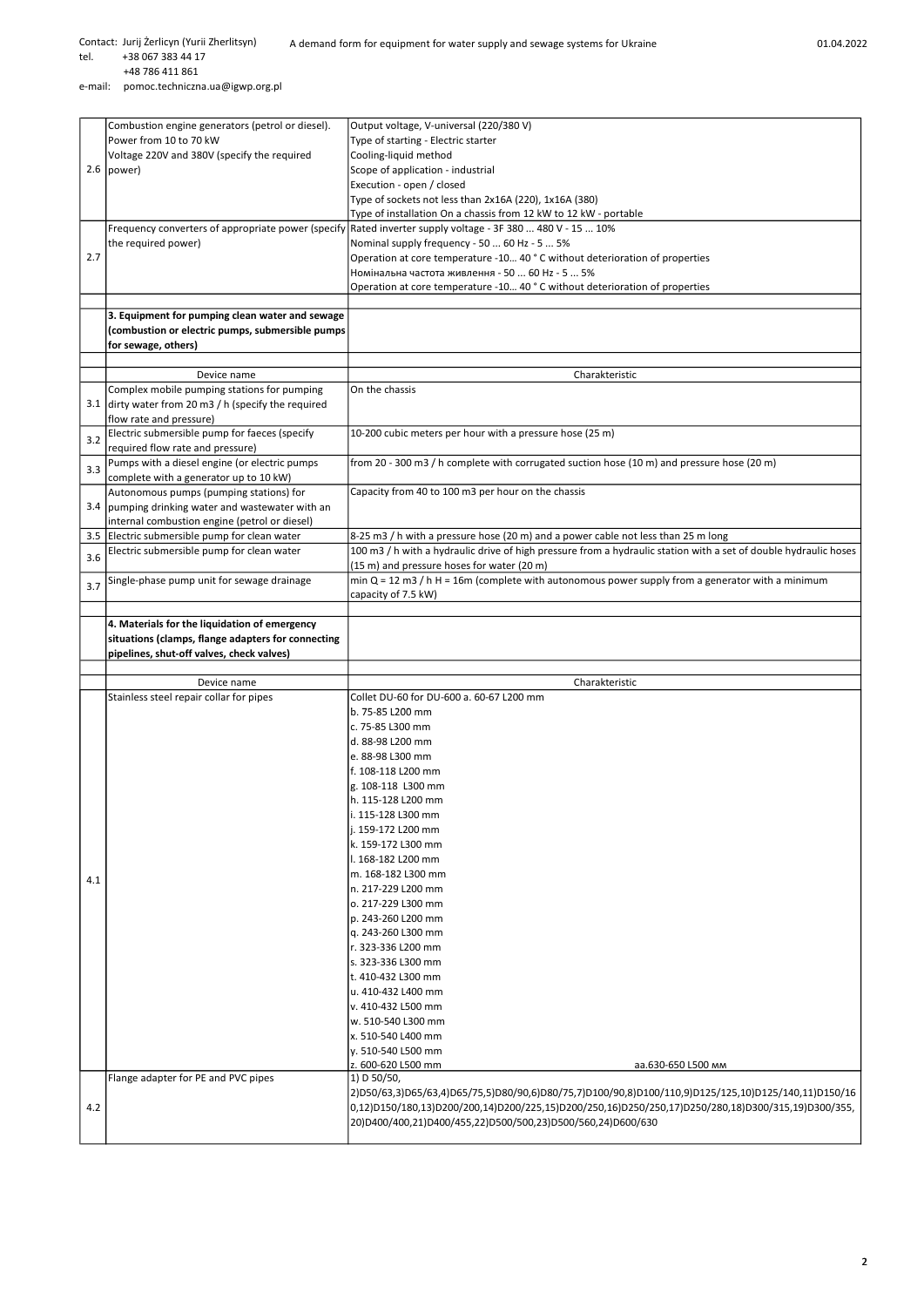+48 786 411 861

e-mail: pomoc.techniczna.ua@igwp.org.pl

|     | Flange adapter for steel, cast iron pipes             | a. 59-72                                                                                                        |
|-----|-------------------------------------------------------|-----------------------------------------------------------------------------------------------------------------|
|     |                                                       | b. 72-85                                                                                                        |
|     |                                                       | $c.88-103$                                                                                                      |
|     |                                                       | d. 109-128                                                                                                      |
|     |                                                       |                                                                                                                 |
| 4.3 |                                                       | e. 159-182                                                                                                      |
|     |                                                       | f. 218-235                                                                                                      |
|     |                                                       | g. 272-289                                                                                                      |
|     |                                                       | h. 315-332                                                                                                      |
|     |                                                       | i. 400-429                                                                                                      |
|     |                                                       | i. 526-546                                                                                                      |
|     |                                                       | <b>Z</b> for use in drainage systems.                                                                           |
|     | Drainage ball valve Du50-600 (specify required        |                                                                                                                 |
|     | diameter and working pressure)                        | Z valve body - foldable.                                                                                        |
|     |                                                       | 2 flange connection according to EN 1092-2                                                                      |
| 4.4 |                                                       | a distance between flanges according to EN 558                                                                  |
|     |                                                       | P pressure: PN10-16.                                                                                            |
|     |                                                       | <b>Z</b> layer: aluminum + EPDM albo NBR.                                                                       |
|     |                                                       | ? cover gasket - EPDM ring.                                                                                     |
|     | Clamp with rubberized wedge Du50-800 (specify         | scope of application - water supply                                                                             |
|     |                                                       |                                                                                                                 |
|     | required diameter and working pressure)               | with a non-retractable stick                                                                                    |
| 4.5 |                                                       | clockwise closing                                                                                               |
|     |                                                       | tightness class A (0% leakage).                                                                                 |
|     |                                                       | maximum working pressure 10-25 atm. (specify if necessary)                                                      |
|     |                                                       | manual drive                                                                                                    |
|     | Rotary shutter - biaxial flange with a reducer D 100- | for use in water supply systems, cast iron housing, flange connection according to EN 1092-2, flange spacing    |
| 4.6 | 2500 mm, working pressure 10,16,25 atm.               | according to EN 558, pressure: PN10-25                                                                          |
|     | Double acting knife gate valve Du50-800 (specify      |                                                                                                                 |
|     |                                                       | [2] double-acting gate valve with a non-retractable stem, for use in centralized drainage and sewage systems;;  |
|     | required diameter and working pressure)               | I tightness class - A (0% leakage);                                                                             |
|     |                                                       | <b>Z</b> flange connection                                                                                      |
|     |                                                       | <b>Ill maximum working pressure 6-16 atm. (specify if necessary)</b>                                            |
| 4.7 |                                                       | I with a flywheel;                                                                                              |
|     |                                                       | 2 Gate gasket - NBR rubber + asbestos-free stuffing box.                                                        |
|     |                                                       | [2] housing sealing ring - NBR rubber, profiled for the goal, with steel reinforcement or better.               |
|     |                                                       |                                                                                                                 |
|     |                                                       |                                                                                                                 |
|     |                                                       |                                                                                                                 |
|     | Spring-loaded check valve flange type Du50-600        | scope of application - water supply                                                                             |
|     |                                                       | Working pressure Ru = 1.0 - 1.6 MPa                                                                             |
| 4.8 |                                                       | disc gasket - EPDM ring                                                                                         |
|     |                                                       | spring - stainless steel AISI304                                                                                |
|     |                                                       | spare AISI304 stainless steel                                                                                   |
|     |                                                       |                                                                                                                 |
|     |                                                       |                                                                                                                 |
|     | 5. Reagent dosing equipment and a complex for         |                                                                                                                 |
|     | the protection of people in water during the          |                                                                                                                 |
|     |                                                       |                                                                                                                 |
|     | stoppage of a centralized water supply system         |                                                                                                                 |
|     |                                                       |                                                                                                                 |
|     | Device name                                           | Charakteristic                                                                                                  |
| 5.1 |                                                       |                                                                                                                 |
|     | Reagent pump dispensers                               | Capacity 3-120 I / h, when consolidated with chemically resistant materials such as EPDM or PTFE or analog      |
| 5.2 |                                                       | Capacity on chlorine dioxide from 5 g / hour. up to 1500 g / h and very efficient - up to 12,000 g / h, maximum |
|     | Chlorine dioxide preparation plants (electrolysers)   | working pressure up to 8 bar                                                                                    |
| 5.3 | Mobile water disinfection systems                     | On a wheeled chassis or mounted in containers. Water capacity from 20 m3 / h                                    |
| 5.4 | Mobile water purification and bottling systems        | On a wheeled chassis or mounted in containers. Water capacity 2-4 m3 / h                                        |
|     | 5.5 Portable water purification systems               | Convenient to carry. In a wide range of productivity                                                            |
|     |                                                       |                                                                                                                 |
|     |                                                       |                                                                                                                 |
|     | 6. Labor protection (walkie-talkies, gas masks,       |                                                                                                                 |
|     | special clothing)                                     |                                                                                                                 |
|     |                                                       |                                                                                                                 |
|     | Device name                                           | Charakteristic                                                                                                  |
| 6.1 | Industrial mask complete with filter box "B"          | It is possible to complete the set with a general-purpose box                                                   |
|     | (chlorine)                                            |                                                                                                                 |
| 6.2 | Insulating gas mask                                   | $(U \text{ and } P)$                                                                                            |
|     | 6.3 Portable (autonomous) fan for blowing gas wells   | WSP-500                                                                                                         |
|     | 6.4 Universal seat belt with shoulder straps and leg  | $PL-1$                                                                                                          |
| 6.5 | Combined combination belt                             | PLK4                                                                                                            |
|     |                                                       |                                                                                                                 |
| 6.6 | A rescue tape (cord, rope) with a length of 12 m      |                                                                                                                 |
|     | with carabiners                                       |                                                                                                                 |
| 6.7 | Chemical protection suit against harsh chemicals      |                                                                                                                 |
|     | (especially chlorine)                                 |                                                                                                                 |
|     | 6.8 Diving suit                                       | (analog to L-1)                                                                                                 |
|     | 6.9 The cover is protective for the electric welder   |                                                                                                                 |
|     | 6.10 Dielectric gloves                                |                                                                                                                 |
|     |                                                       |                                                                                                                 |
|     | 6.11 Transparent industrial goggles                   |                                                                                                                 |
|     | Gas analyzer for detecting gases in deep chambers /   |                                                                                                                 |
|     | 6.12 wells (detection of ammonia, hydrogen sulphide,  |                                                                                                                 |
|     | carbon monoxide)<br>6.13 Powder fire extinguisher     | (WP-1, WP-2, WP-5)                                                                                              |